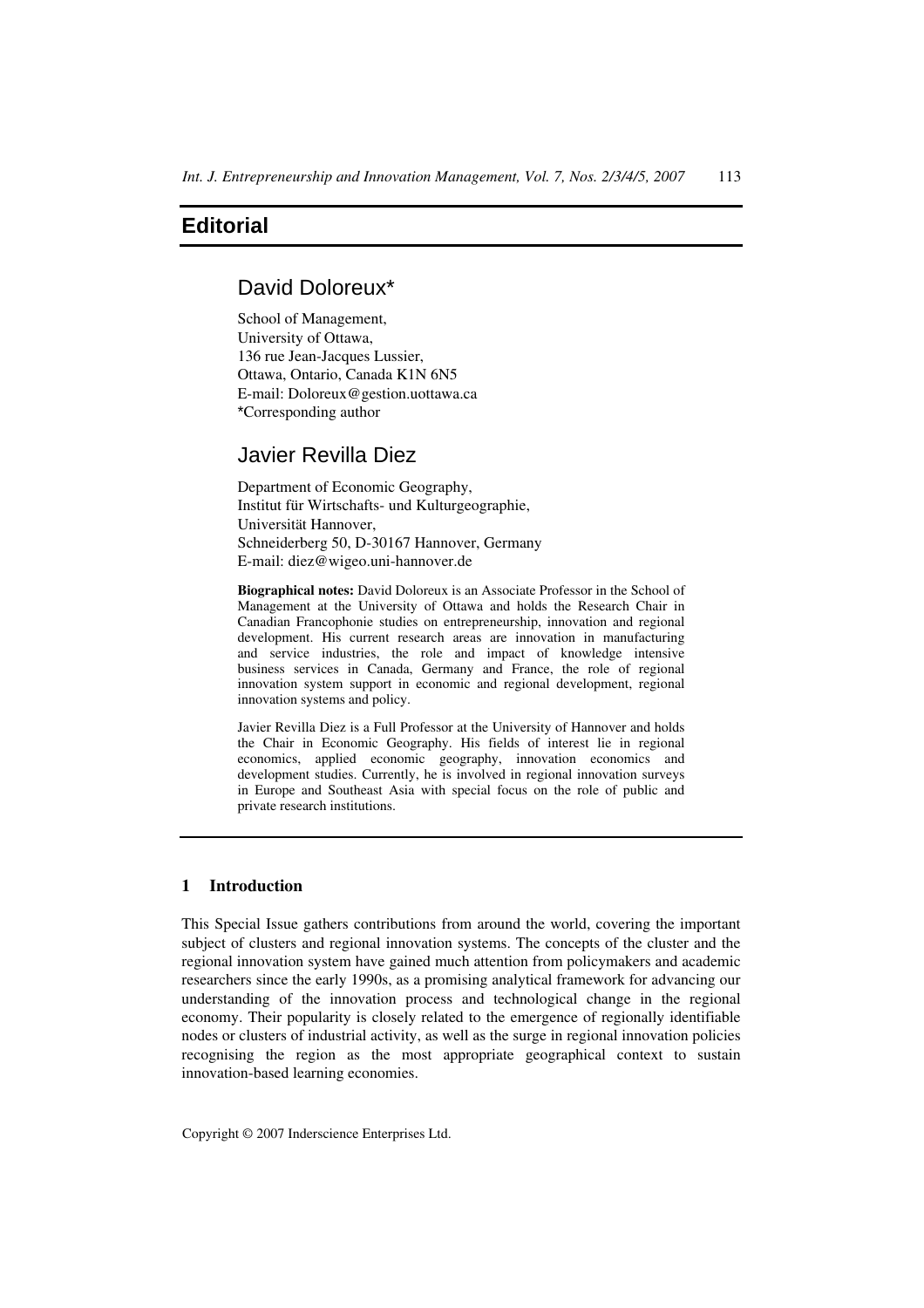#### 114 *D. Doloreux and J.R. Diez*

While a fair number of studies have been undertaken to identify, characterise and sometimes explain the sources and evolution of individual clusters, regional innovation systems and their spatial manifestations, there have thus far been fewer publications striving to draw out general characteristics and definitions, which, in and of themselves could justify widespread policy intervention on learning and innovation. Thus, it seems that the debate over the roles and functions of clusters and regional innovation systems is far from being resolved and more research is required to fully understand their roles and impacts in the learning and innovation processes of private and public organisations. The issue of empirical representation of clusters and regional innovation systems is still among the most discussed in this field of research. There is an ongoing debate on the extent to which clusters and regional innovation systems can be observed and developed in different sectors (low knowledge-intensive versus high knowledge-intensive) and regions (metropolitan regions versus peripheral/rural regions). Last but not the least, an increasing number of studies have begun to question the relationship between spatial clustering of economic activity and the spatiality of knowledge creation in various sorts of interactive learning processes. Few studies as of yet have provided convincing empirical evidence of the relative significance and/or superiority of local over non-local forms of interactive learning.

#### **2 Papers in this Special Issue**

This Special Issue is comprised of three different parts. The first part focuses mainly on the theoretical analysis and political aspects of clusters and regional innovation systems.

*Cooke* argues that entrepreneurship and talent-formation have been understated in the regional innovation systems discourse thus far. In his paper, he categorises regional innovation systems' evolution according to the robustness of these two elements. In his opinion, future regional advantage will very much depend on talent formation and entrepreneurship. In order to obtain a more effective regional innovation policy, *Asheim, Coenen, Moodysson and Vang* discuss three crucial dimensions of regional advantage: specific industrial knowledge, globally distributed knowledge networks and different territorial competence bases. *Boschma and Sotarauta* describe the impressive recovery of the Finnish economy over the last few years from an evolutionary perspective. Although drastic structural change suggests a break with the past, the recovery was rooted in its economic history. Finnish public policy was decisive in turning Finland into a knowledge economy. *Landry, Amara, Lamari and Ouimet* paper shed some light into the coordination mechanisms of interactions between firms operating in innovative environments. With the help of regression models, the authors clearly show the determinants of coordination in clusters. From the political perspective, they state that the management of innovative environments vary from case to case and that policy attempts should be customised to the region's specific needs. *Kébir and Crevoisier* argue that innovative milieus play an important role in the coherence and the competitiveness of production systems. Innovative milieus are seen as creators of collective resources. Innovative milieus take part in the identification and the implementation of resources. More mature and stable production systems appear more effective in the production and reproduction of resources. *Shearmur* answered the central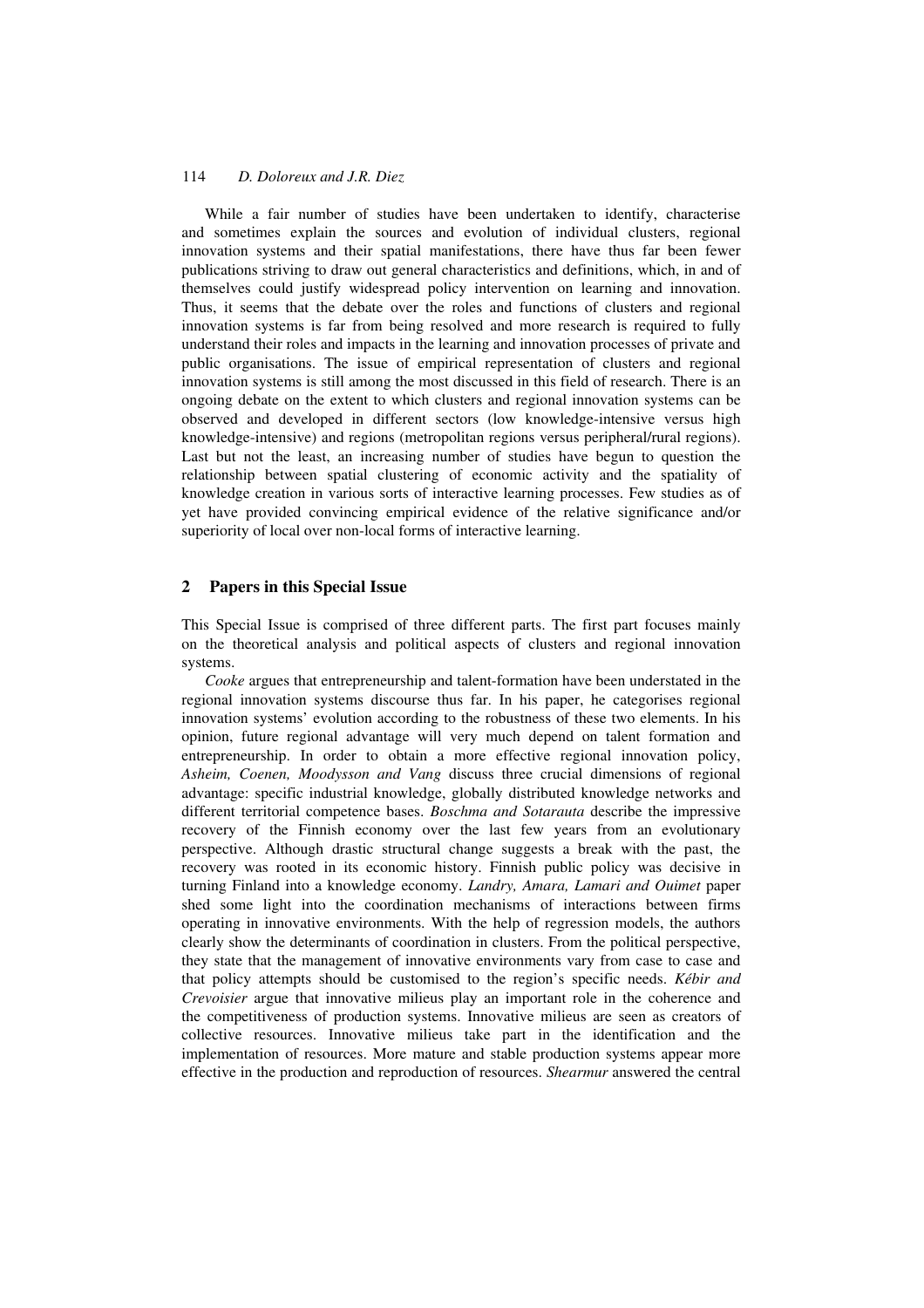#### *Editorial* 115

question of whether same sectors co-locate in different cities. With the help of cluster analysis, he detects sectoral co-location patterns in eight Canadian metropolitan areas.

The second group of papers dealt with empirical studies on individual clusters and regional innovation systems in Canada and Europe.

Adopting a systematic social network analysis *Ouimet, Landry and Amara* find empirical evidence for the relationship between the network position of a firm and its innovativeness. By surveying the Quebec optics and photonics cluster, they demonstrate that connected firms are more innovative and that these firms have links to a large variety of organisations. *Britton's* case study of Toronto's new media industry is based on a firm survey. He is able to show that recent innovations are closely related to the development trajectory of antecedent activities. For a better understanding of clusters, the author points to the need for cluster research to be explicitly concerned with dynamic relationships. *Klein, Tremblay, Fontan, and Guay* describe the success story of the fur industry in Montreal. The physical, accompanied by the organisational, technological and cultural proximity of stakeholders promoted the emergence and exercise of flexible governance structures allowing the Montreal fur industry to innovate and survive in the global market. *Rutherford and Holmes* examine the role of entrepreneurs in the development of the Windsor, Ontario automotive Tool, Die and Mould (TDM) cluster, which has experienced a significant crisis in recent years. As a consequence of new positioning into global production chains, the Windsor TDM cluster underwent a recombination of networks of codified and tacit knowledge, negatively affecting the potential role of entrepreneurs. Using a model of knowledge interactions, *Tödtling and Trippl* analyse knowledge flows in the emerging Vienna biotechnology cluster. They are able to show that each type of knowledge interaction has its own regional scope. *Isaksen* analyses learning and innovation processes in the cluster of electronics firms in a small town (Horten) in Norway. He demonstrates that regional resources have recently become much more important for innovation processes than in the initial phase of cluster development based on national R&D-institutes.

Finally, the third part contains papers that deal with the transformation paths driving regional competitiveness in specific clusters and regional innovation systems.

*Revilla Diez and Mildahn* discuss the role tertiary institutions play in the establishment of new businesses in a depressed regional innovation system in Northern Germany. Kiel has undergone a dramatic change in its economic structure and hopes to achieve development momentum by making use of the local universities as entrepreneurship incubators. *Doloreux, Dionne and Lapointe* explore non-metropolitan innovation systems and the role of institutions for local innovation processes in a comparative perspective (two regions in Canada, one in France and one in Belgium). The authors demonstrate the significance of historical aspects in recent economic development and that rural, regional innovation systems are also places of innovation. *Cumbers, Leibovitz and MacKinnon* have chosen Scotland as an example for successful adaptation processes in old industrial regions. The authors' approach understands regional development in terms of historical legacies and spatial connections that constrain or facilitate regional success. *Sternberg's* focus lies on the role of the local setting for the creation of new firms. On the basis of data from the European Regional Innovation Survey (ERIS), he shows that new innovative firms are more strongly embedded in a regional context than older firms. *Koschatzky and Lo* discuss the role and the effectiveness of policy action in the promotion of networks and clusters in